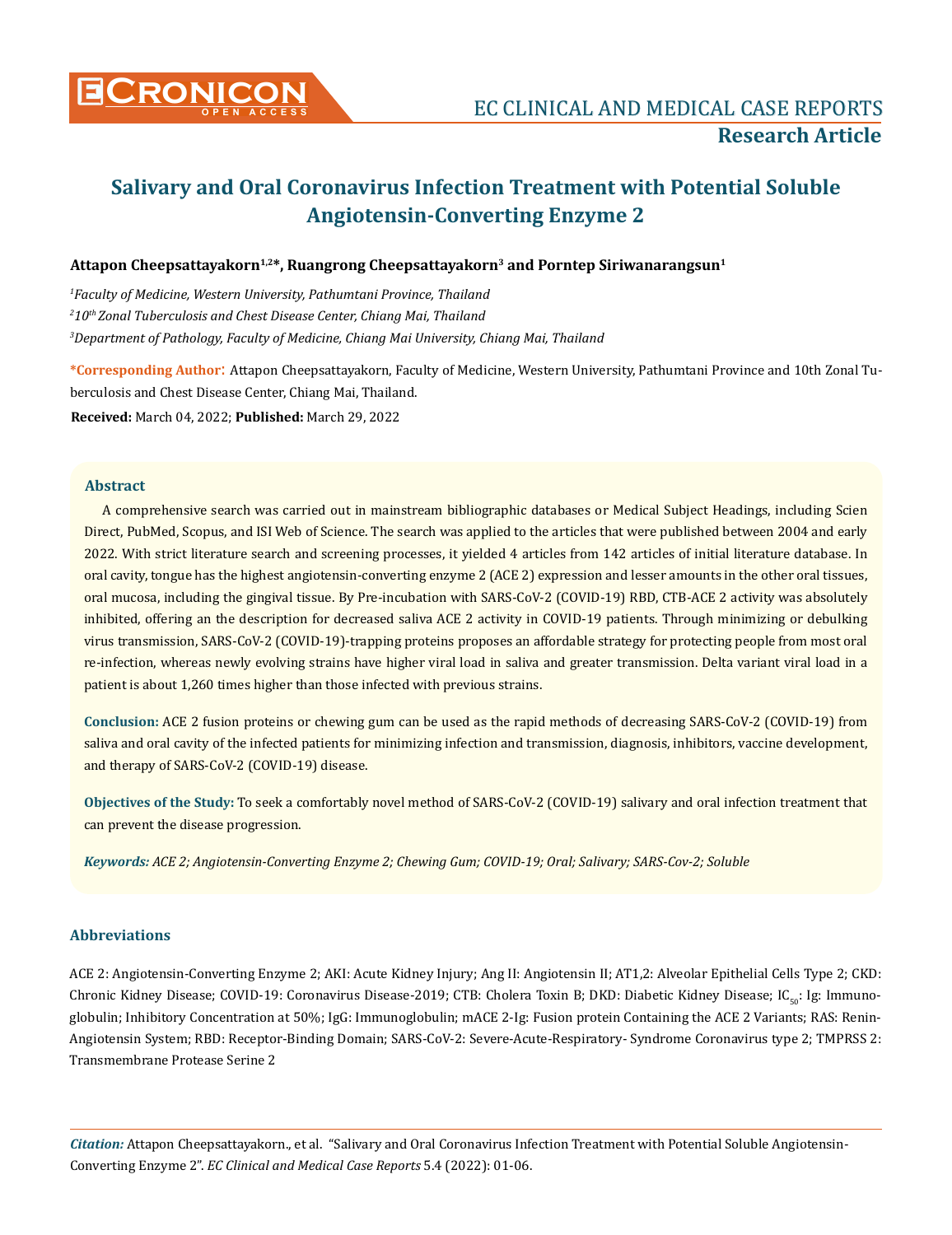## **Introduction**

In oral cavity, tongue has the highest angiotensin-converting enzyme 2 (ACE 2) expression and lesser amounts in the other oral tissues, oral mucosa, including the gingival tissue, in addition to other tissues of the human body, such as pulmonary alveolar epithelial cells type II (AT 2) or pneumocyte type II, myocardial cells (cardiomyocytes, expressed in myofibroblast and fibroblast in the stromal area spongiosa layer of the aortic valves), brush border of proximal renal tubular cells, urinary bladder urothelial cells, cholangiocytes (bile duct epithelial cells), ileum and colon enterocytes, and upper esophagus stratified epithelium [1]. Higher mean ACE 2 expression was identified in the minor salivary glands, in comparison to the lungs [1]. The SARS-CoV and SARS-CoV-2 spike protein 1 bind to ACE 2 that located on the host cytomembrane through transmembrane protease serine 2 (TMPRSS 2), a cytomembrane protease [2]. Two previous histological studies in Chinese rhesus macaques and rats have revealed the ACE 2 presence in salivary glands [3, 4]. Nevertheless, clearly unexplored distribution details of the ACE 2 and TMPRSS 2 in human saliva, salivary gland, oral and nasal epithelium remain [5-7]. A recent study demonstrated that *in vitro*, exogenous ACE 2 and TMPRSS 2 can anchor and fuse to oral mucosa and SARS-CoV-2 spike protein can bind to ACE 2 in human salivary glands [5]. Several previous studies revealed that there was expression of ACE 2 and TMPRSS 2 in human salivary glands [8-11]. The majority of the previous studies on the clinical manifestations have not verified the COVID-19 patients' oral health status [12]. The alteration in the taste perception could be considered an early manifestation in COVID-19 patients although the mechanism for taste alteration is not clearly defined [13]. A previous study in American cohort of 305 COVID-19 patients, aged from 4 to 60 years revealed that the ACE 2 expression was lower among patients aged between 4 and 9 years, compared with adolescents and adults [14], while no cases of COVID-19 children with taste alteration have been reported [13], including the lower risk of pulmonary injury and inflammation among the younger COVID-19 patients [15, 16]. In addition to SARS-CoV-2 (COVID-19) transmission via direct inhalation of microdroplets spread by coughing, speaking, sneezing, shouting, and singing, direct contact with virus contaminated surfaces by self-dissemination via oral, nasal, and ophthalmic mucosa [17]. A recent study on oral health among COVID-19 patients during hospitalization demonstrated that 25% of cases had taste impairment, 20% of cases had swallowing difficulty, and 15% of cases reported burning sensation of the tongue and oral cavity (present only in female patients) [18]. A previous study in rodents revealed that gender- and age-dependent pattern of ACE 2 expression, with a more rapid decline with age in males, in comparison to females [19]. Additionally, 25% of patients presented thyroid disorders (hyperthyroidism or hypothyroidism), 15% of patients presented diabetes, and 15% of patients presented obesity [18]. There were no statistically significant results on the onset of some manifestations emerged between age and sex in this study [18].

#### **Method of the Study**

### **Search strategy and inclusion criteria**

 A comprehensive search was carried out in mainstream bibliographic databases or Medical Subject Headings, including ScienDirect, PubMed, Scopus, and ISI Web of Science. The search was applied to the articles that were published between 2004 and early 2022. Our first involved performing searches of article abstract/keywords/title using strings of [("SARS-CoV-2" or " COVID-19", " Angiotensin-Converting Enzyme 2 " or " ACE 2 ", " Soluble ", " Therapy ", " Salivary " or " Saliva ", " Oral ")]. After a first approach of search, published articles focusing on soluble ACE 2 therapy on oral and salivary COVID-19 infection were retained and the information on soluble ACE 2 in chewing gum and salivary and oral COVID-19 infection was extracted for having a crude knowledge involving their themes. Another round of publication search was conducted for adding the missing published articles that were not identified by the first round.

 All keywords combinations from ACE 2, angiotensin-converting enzyme 2, chewing gum, COVID-19, oral, salivary, soluble, and SARS-CoV-2, to bind the population of cases were under consideration. Search string for disease groups include ["SARS-Cov-2" or "COVID-19" or "Oral " or " Salivary " or " ACE 2 " or " Soluble ACE 2 " or " Soluble Angiotensin-Converting Enzyme 2 " or " Chewing " or " Gum" ]. The initial literature databases were further manually screened with the following rules: 1) non-oral or salivary COVID-19-related articles were

*Citation:* Attapon Cheepsattayakorn., et al. "Salivary and Oral Coronavirus Infection Treatment with Potential Soluble Angiotensin-Converting Enzyme 2". *EC Clinical and Medical Case Reports* 5.4 (2022): 01-06.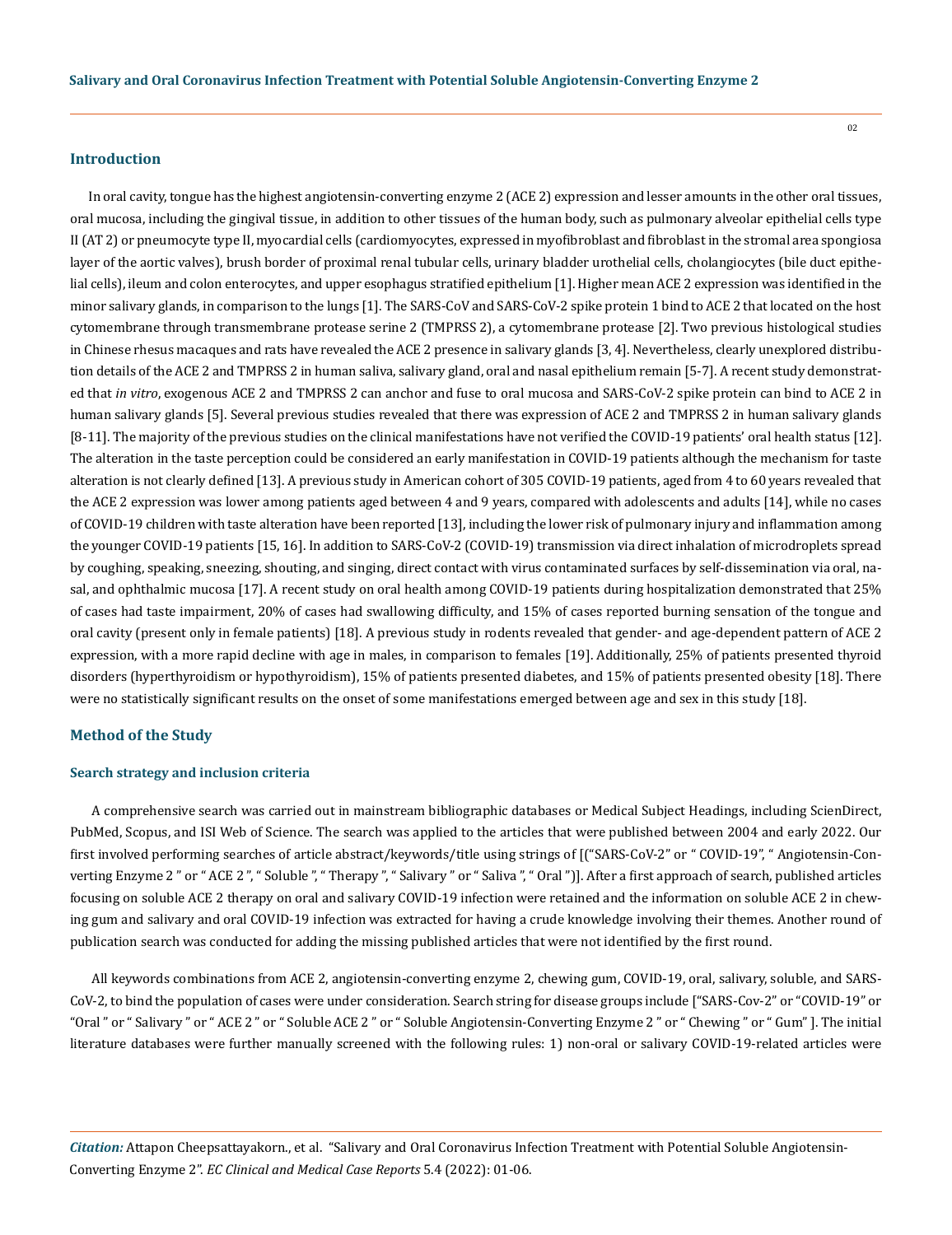# **Salivary and Oral Coronavirus Infection Treatment with Potential Soluble Angiotensin-Converting Enzyme 2**

03

excluded; 2) articles that did not report an oral or salivary COVID-19 treatment outcome related to (soluble) ACE 2 were not considered, such as commentary articles, or editorial; 3) non-peer reviewed articles were not considered to be of a scholarly trustworthy validity; and 4) duplicated and non-English articles were removed. The *in vitro*, *in vivo*, and clinical studied articles were carefully selected to guarantee the literature quality, which is a trade-off for quantity.

With strict literature search and screening processes, it yielded 4 articles from 142 articles of initial literature database. Needed article information was extracted from each article by: 1) direct information including journal, title, authors, abstract, full text documents of candidate studies, publishing year; 2) study period; 3) research method used; and 4) the conclusions made about the impact of soluble ACE 2 therapy on COVID-19-related oral and -related organ manifestations.

# **Results**

From initial literature database of 142 articles, there were 4 published articles involving the ACE 2 therapy on COVID-19 as demonstrated in table 1.

| <b>Published Year</b> | <b>Author</b> (s) | <b>Type of Study</b> | <b>Results/Conclusion</b>                                         | <b>Reference</b> |
|-----------------------|-------------------|----------------------|-------------------------------------------------------------------|------------------|
| 2019                  | Wysocki et al     | In Vivo              | Two short ACE 2 protein variants were systemically very active    | $[20]$           |
|                       |                   |                      | in mouse urine. Longer exposure of the 110 kDa native mouse       |                  |
|                       |                   |                      | recombinant ACE 2 to proteases from renal apical tubular          |                  |
|                       |                   |                      | membrane resulted in high ACE 2 enzymatic activity. Two           |                  |
|                       |                   |                      | active short ACE 2 proteins (1-619, 1-605) were around 4-5-       |                  |
|                       |                   |                      | fold higher than that of the native mouse recombinant ACE 2       |                  |
|                       |                   |                      | protein. These short ACE 2 proteins were re-absorbable by the     |                  |
|                       |                   |                      | renal tubules, thus they could amplify renal ACE 2 protein activ- |                  |
|                       |                   |                      | ity and make attractive to fight against several renal diseases   |                  |
|                       |                   |                      | where the renin-angiotensin system (RAS) is over-active, such     |                  |
|                       |                   |                      | as acute-kidney-injury-associated COVID-19.                       |                  |
| 2020                  | Wrapp et al       | In Vivo              | SARS-CoV-2 S protein bound ACE 2 protein with higher affinity     | $[21]$           |
|                       |                   |                      | than did SARS-CoV S protein. SASRS-CoV Receptor-Binding           |                  |
|                       |                   |                      | Domain (RBD)-specific monoclonal antibodies did not have ad-      |                  |
|                       |                   |                      | equate binding to SARS-CoV-2, indicating that antibody-cross-     |                  |
|                       |                   |                      | reactivity between the two RBDs may be limited.                   |                  |
| 2020                  | Lei et al         | In Vitro             | Both fusion proteins (extracellular domain fusion recombinant     | $[22]$           |
|                       |                   |                      | human ACE 2 connecting to the Fc portion of the human immu-       |                  |
|                       |                   |                      | noglobulin (IgG) 1, fusion mutant ACE 2 protein) demonstrated     |                  |
|                       |                   |                      | pharmacological properties in mice.                               |                  |
| 2022                  | Daniell et al     | Case-Control         | CTB-ACE 2 activity was completely inhibited by pre-incubation     | $[23]$           |
|                       |                   |                      | with SARS-CoV-2 RBD, providing the COVID-19 patients' reduc-      |                  |
|                       |                   |                      | tion of the saliva ACE 2 activity. SARS-CoV-2-trapping-protein    |                  |
|                       |                   |                      | chewing gum demonstrated protecting COVID-19 patients from        |                  |
|                       |                   |                      | oral re-infections via debulking or virus transmission minimiza-  |                  |
|                       |                   |                      | tion.                                                             |                  |

*Table 1: Demonstrating published articles related to ACE 2 therapy on COVID-19.*

*Citation:* Attapon Cheepsattayakorn., et al. "Salivary and Oral Coronavirus Infection Treatment with Potential Soluble Angiotensin-Converting Enzyme 2". *EC Clinical and Medical Case Reports* 5.4 (2022): 01-06.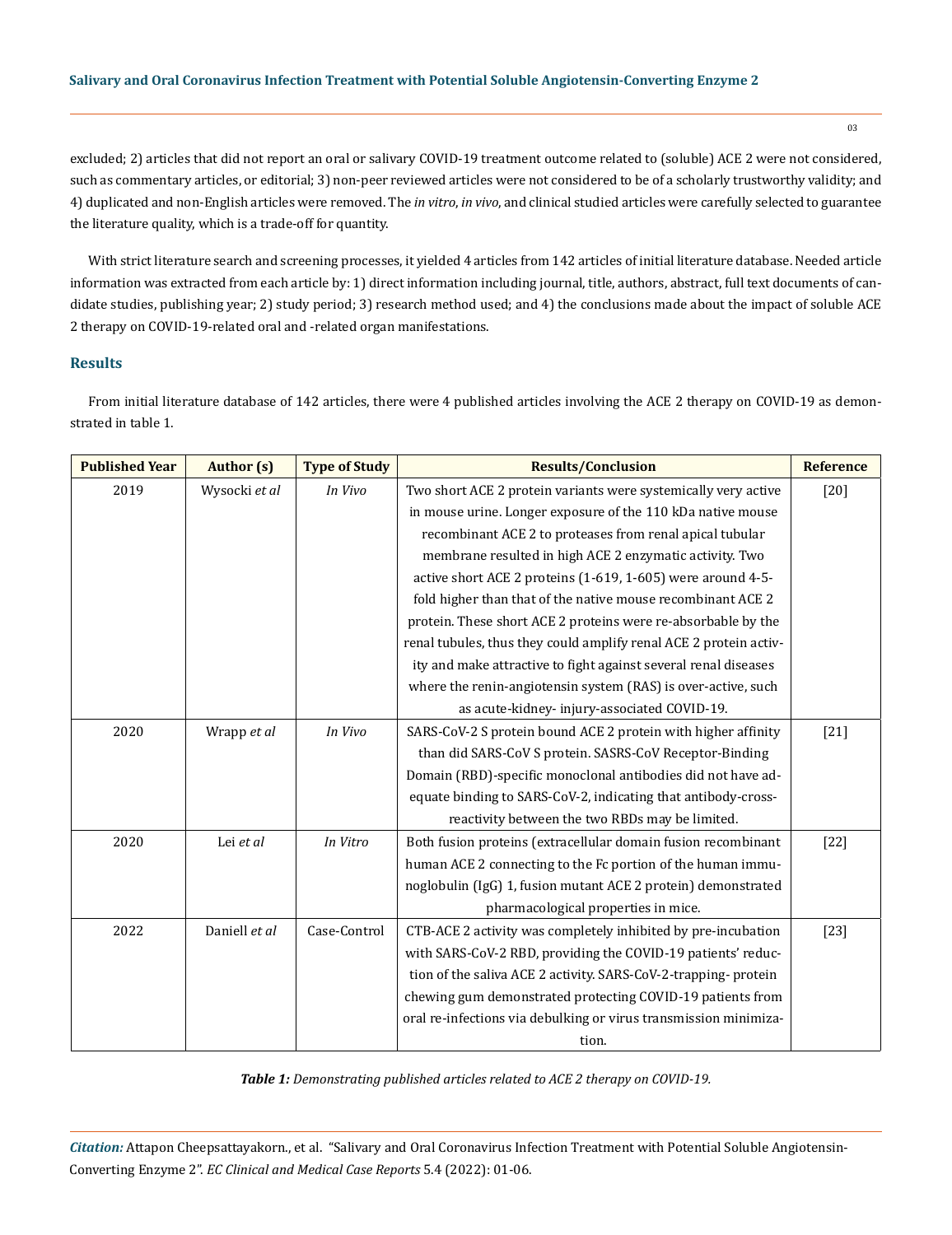## **Discussion**

ACE 2 protein is normally found in the urine [20]. In mice model, small recombimant ACE 2 variants effectively degrade the excess of systemic circulating Angiotensin II (Ang II) and are both filtered and reabsorbed by the proximal renal tubules , therefore they can increase urinary ACE 2 activity and enhance blood pressure recovery [20]. Wrapp *et al* found that ACE 2 protein bound to SARS-CoV-2 (COVID-19) S ectodomain with approximately 15 nM affinity, that is approximately 10- to 20-fold higher than ACE 2 protein and formed complex of ACE 2 protein binding to SARS-CoV [21]. Increased RAS component activity in the kidney and urines was demonstrated both in rodent models of diabetic kidney disease (DKD) and in patients with DKD and non-diabetic CKD that contributing to both experimental and clinical acute kidney injury (AKI), both hemodynamic and non-hemodynamic mechanisms [20]. Lei *et al* showed that ACE 2 fusion proteins bund the RBDs of both SARS-CoV-2 (COVID-19) and SARS-CoV with a high affinity contributing to potently neutralized by ACE-Ig and mACE 2-Ig [21]. The IC<sub>50</sub> values of ACE 2-Ig for SARS-CoV-2 (COVID-19) and SARS-CoV were 0.1 µg/mL and 0.8 µg/mL, and the IC<sub>50</sub> values of mACE 2-Ig for the neutralization of these two viruses were 0.08 µg/mL and 0.9 µg/mL, respectively [22]. Most of the current human antibodies with potent neutralizing activity to the SARS-CoV reveal no cross-reactivity to SARS-CoV-2 [22]. Based on the pseudovirus system, neutralization of SARS-CoV-2 (COVID-19) with ACE 2-Ig can be targeted [22]. Recently, Daniell *et al* prepared ACE 2 chewing gum tablet containing ground plant powder (expressed CTB-ACE 2 up to 17.2 mg ACE 2/g dry weight (11.7% leaf protein, having physical characteristics and taste/flavor like conventional gums) by a compression process without protein loss during gum compression) for debulking and bocking of SARS-CoV-2 (COVID-19) entry into human cells and demonstrated that ACE 2 activity was markedly decreased in 10 saliva samples of the COVID-19 patients compared with control group (2,582 +/- 439.82 versus 50,126 +/- 2,101, change in relative fluorescence units : 27.63 +/- 9.52 versus 225 +/- 30.82 mU/mg enzyme activity units) [23]. All 10 COVID-19 saliva specimens revealed a similar and almost undetectable ACE 2 activity, but one specimen demonstrated as an outlier with enzyme activity (38,504 +/- 9,688 relative fluorescence units; 236.4 +/- 60.28 mU/mg enzyme activity units) similar to healthy saliva [23]. This patient was diagnosed of asymptomatic SARS-CoV-2 (COVID-19)-saliva-positive PCR [23]. By Pre-incubation with SARS-CoV-2 (COVID-19) RBD, CTB-ACE 2 activity was absolutely inhibited, offering an the description for decreased saliva ACE 2 activity in COVID-19 patients [23]. Through minimizing or debulking virus transmission, SARS-CoV-2 (COVID-19)-trapping proteins proposes an affordable strategy for protecting people from most oral re-infection, whereas newly evolving strains have higher viral load in saliva and greater transmission [23]. Delta variant viral load in a patient is about 1,260 times higher than those infected with previous strains [23].

# **Conclusion**

ACE 2 fusion proteins or chewing gum can be used as the rapid methods of decreasing SARS-CoV-2 (COVID-19) from saliva and oral cavity of the infected patients for minimizing infection and transmission, diagnosis, inhibitors, vaccine development, and therapy of SARS-CoV-2 (COVID-19) disease.

## **Authors Contributions**

Dr. Attapon Cheepsattayakorn conducted the study framework and wrote the manuscript. Associate Professor Dr. Ruangrong Cheepsattayakorn and Professor Dr. Porntep Siriwanarangsun contributed to scientific content and assistance in manuscript writing. All authors read and approved the final version of the manuscript.

# **Competing Interests**

The authors declare that they have no actual or potential competing financial interests.

*Citation:* Attapon Cheepsattayakorn., et al. "Salivary and Oral Coronavirus Infection Treatment with Potential Soluble Angiotensin-Converting Enzyme 2". *EC Clinical and Medical Case Reports* 5.4 (2022): 01-06.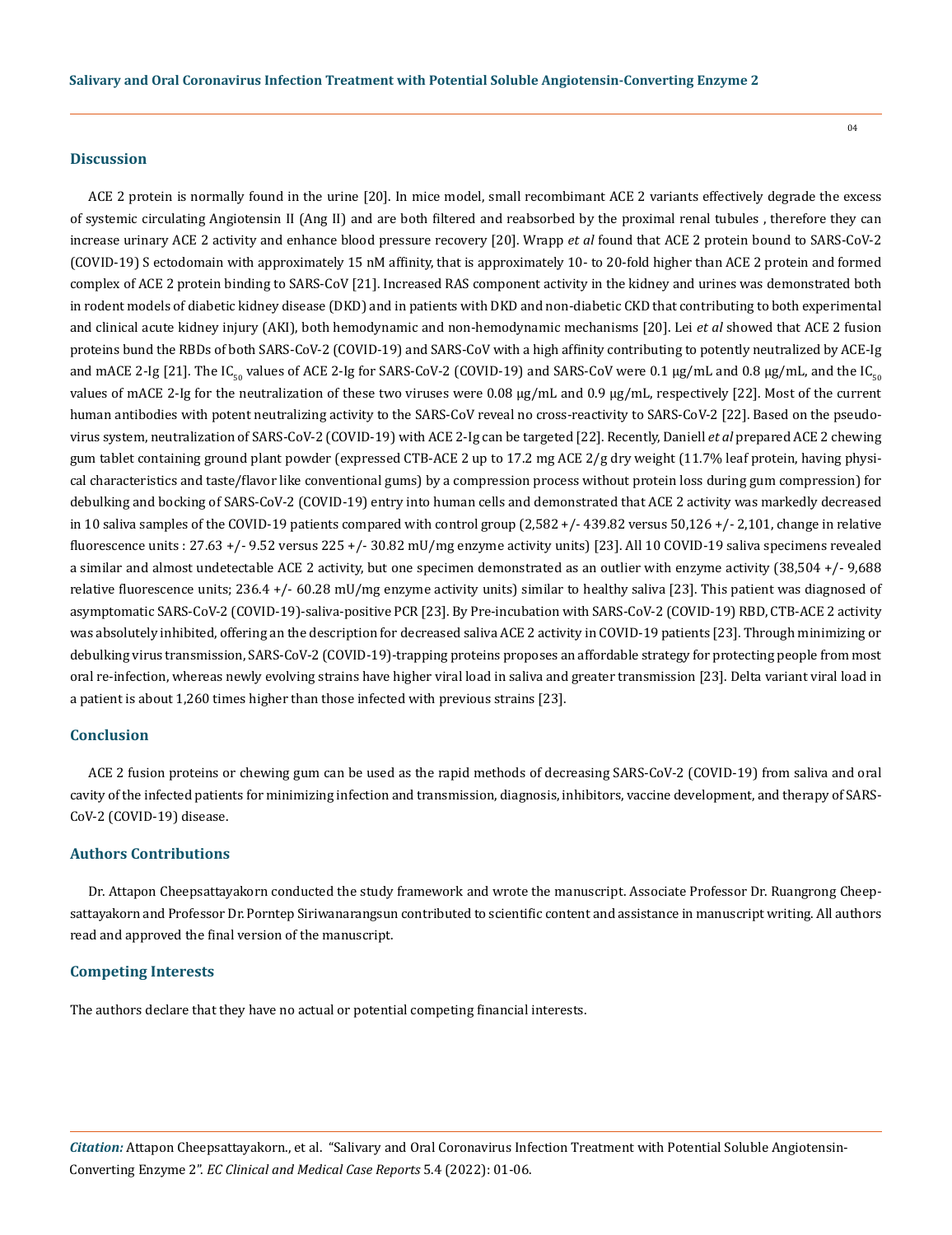## **Funding Sources**

The authors disclose no funding sources.

## **Bibliography**

- 1. Xu H., *et al*[. "High expression of ACE 2 receptor of 2019-nCoV on the epithelial cells of oral mucosa".](https://search.bvsalud.org/global-literature-on-novel-coronavirus-2019-ncov/resource/en/covidwho-997807) *International Journal of Oral Science* [12.1 \(2020\): 1-5.](https://search.bvsalud.org/global-literature-on-novel-coronavirus-2019-ncov/resource/en/covidwho-997807)
- 2. Hoffmann M., *et al*[. "SARS-CoV-2 cell entry depends on ACE 2 and TMPRSS 2 and is blocked by a clinically proven protease inhibitor".](https://pubmed.ncbi.nlm.nih.gov/32142651/)  *Cell* [181 \(2020\): 271-280.](https://pubmed.ncbi.nlm.nih.gov/32142651/)
- 3. Cano IP., *et al*[. "Losartan and isoproterenol promote alterations in the local renin-angiotensin system of rat salivary glands".](https://www.ncbi.nlm.nih.gov/pmc/articles/PMC6530859/) *PLoS one* [14 \(2019\): e0217030.](https://www.ncbi.nlm.nih.gov/pmc/articles/PMC6530859/)
- 4. Liu L., *et al*[. "Epithelial cells lining salivary gland ducts are early target cells of severe acute respiratory syndrome coronavirus infec](https://pubmed.ncbi.nlm.nih.gov/21289121/)[tion in the upper respiratory tracts of rhesus macaques".](https://pubmed.ncbi.nlm.nih.gov/21289121/) *Journal of Virology* 85 (2011): 4025-4030.
- 5. Zhu F., *et al*[. "ACE 2 and TMPRSS 2 in human saliva can adsorb to the oral mucosal epithelium".](https://mdpi-res.com/d_attachment/ijms/ijms-23-01431/article_deploy/ijms-23-01431.pdf) *Journal of Anatomy* 240 (2022): 398- [409.](https://mdpi-res.com/d_attachment/ijms/ijms-23-01431/article_deploy/ijms-23-01431.pdf)
- 6. Hamming I., *et al*[. "Tissue distribution of ACE 2 protein, the functional receptor for SARS coronavirus, a first step in understanding](https://pubmed.ncbi.nlm.nih.gov/15141377/)  SARS pathogenesis". *[The Journal of Pathology](https://pubmed.ncbi.nlm.nih.gov/15141377/)* 203 (2004): 631-637.
- 7. Bertram S., *et al*[. "Influenza and SARS-coronavirus activating proteases TMPRSS 2 and HAT are expressed at multiple sites in human](https://pubmed.ncbi.nlm.nih.gov/22558251/)  [respiratory and gastrointestinal tracts".](https://pubmed.ncbi.nlm.nih.gov/22558251/) *PLoS One* 7 (2012): e35876.
- 8. Pascolo L., *et al*[. "TMPRSS 2 and ACE 2 co-expression in SARS-CoV-2 salivary gland infection".](https://pubmed.ncbi.nlm.nih.gov/32479133/) *Journal of Dental Research* (2020): [22034520933589.](https://pubmed.ncbi.nlm.nih.gov/32479133/)
- 9. [Shamsoddin E. "Saliva: a diagnostic option and a transmission route for 2019-nCoV".](https://www.nature.com/articles/s41432-020-0104-8) *Evidence-Based Density* 21 (2020): 68-70.
- 10. Song J., *et al*[. "Systematic analysis of ACE 2 and TMPRSS 2 expression in salivary glands reveals underlying transmission mechanism](https://pubmed.ncbi.nlm.nih.gov/32441816/)  caused by SARS-CoV-2". *[Journal of Medical Virology](https://pubmed.ncbi.nlm.nih.gov/32441816/)* 92.11 (2020): 2556-2566.
- 11. Wang C., *et al*[. "Does infection of 2019 novel coronavirus cause acute and/or chronic sialadenitis?"](https://pubmed.ncbi.nlm.nih.gov/32361098/) *Medical Hypotheses* 140 (2020): [109789.](https://pubmed.ncbi.nlm.nih.gov/32361098/)
- 12. [Epidemiology Working Group for NCIP Epidemic Response, Chinese Center for Disease Control and Prevention. "The epidemiological](https://pubmed.ncbi.nlm.nih.gov/32064853/)  [characteristics of an outbreak of 2019 novel coronavirus diseases \(COVID-19\) in China".](https://pubmed.ncbi.nlm.nih.gov/32064853/) *Zhonghua liu Xing Bing Xue Za Zhi Zhonghua [Liuxingbingxue Zazhi](https://pubmed.ncbi.nlm.nih.gov/32064853/)* 41 (2020): 145-151.
- 13. [Parra-Ortega I and Rodriguez-Ortega D. "SARS-CoV-2 impact on oral health: a general view".](http://www.scielo.org.mx/scielo.php?script=sci_arttext&pid=S1665-11462021000200091) *Boletín Médico del Hospital Infantil de México* [78.2 \(2021\): 5.](http://www.scielo.org.mx/scielo.php?script=sci_arttext&pid=S1665-11462021000200091)
- 14. [Patel A and Verma A. "Nasal ACE 2 levels and COVID-19 in children".](https://pubmed.ncbi.nlm.nih.gov/32432681/) *The Journal of the American Medical Association* 323 (2020): [2386-2387.](https://pubmed.ncbi.nlm.nih.gov/32432681/)
- 15. Schouten L., *et al*[. "Age-dependent changes in the pulmonary renin-angiotensin system are associated with severity of lung injury in](https://pubmed.ncbi.nlm.nih.gov/27513359/)  [a model of acute lung injury in rats".](https://pubmed.ncbi.nlm.nih.gov/27513359/) *Critical Care Medicine* 44 (2016): e1226-e1235.

*Citation:* Attapon Cheepsattayakorn., et al. "Salivary and Oral Coronavirus Infection Treatment with Potential Soluble Angiotensin-Converting Enzyme 2". *EC Clinical and Medical Case Reports* 5.4 (2022): 01-06.